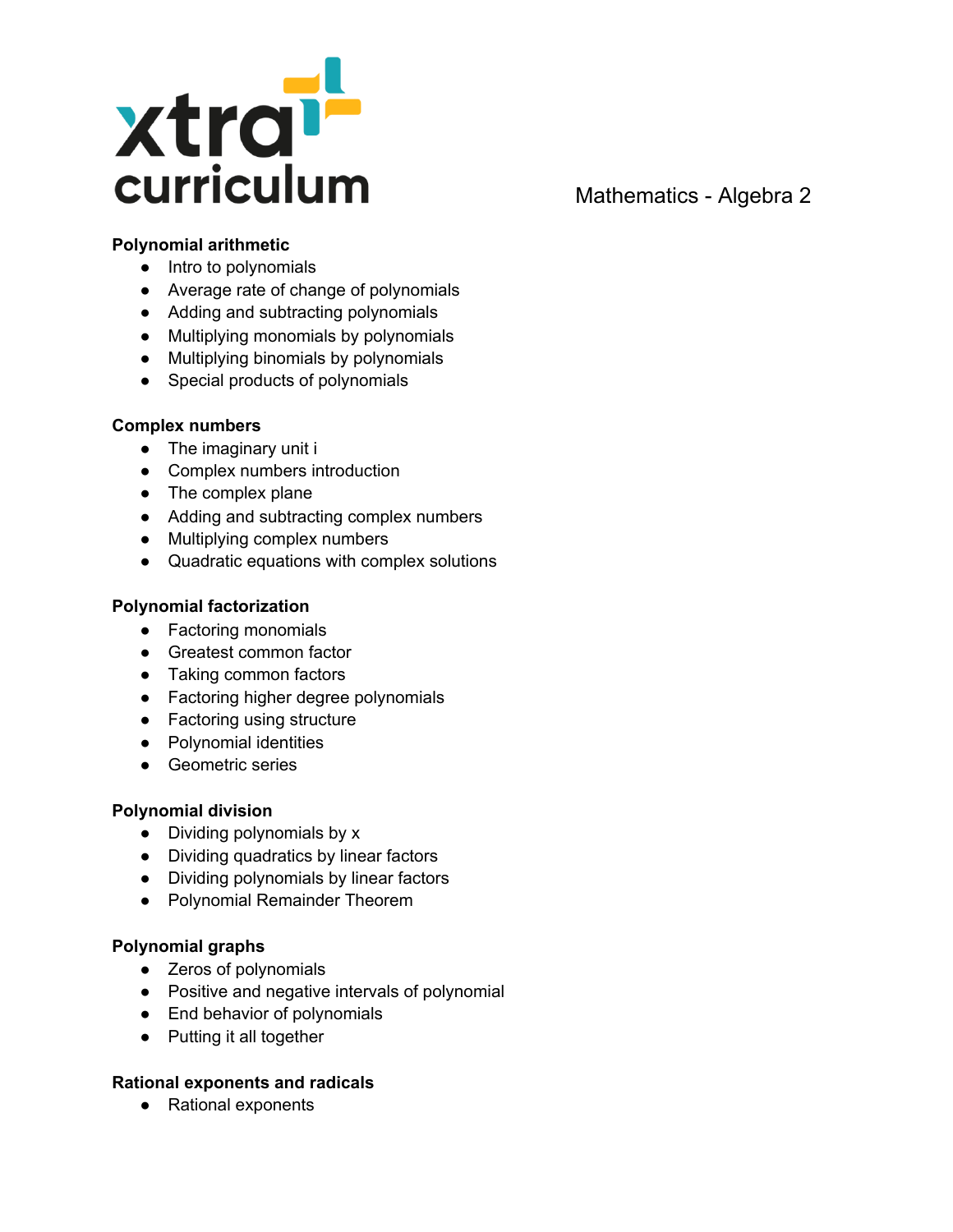

Mathematics - Algebra 2

- Properties of exponents (rational exponents)
- Evaluating exponents & radicals
- Equivalent forms of exponential expressions
- Solving exponential equations using properties of exponents

## **Exponential models**

- Interpreting the rate of change of exponential models
- Constructing exponential models according to rate of change
- Advanced interpretation of exponential models

## **Logarithms**

- Introduction to logarithms
- The constant e and the natural logarithm
- Properties of logarithms
- The change of base formula for logarithms
- Solving exponential equations with logarithms
- Solving exponential models

## **Transformations of functions**

- Shifting functions
- Reflecting functions
- Symmetry of functions
- Scaling functions
- Putting it all together
- Graphs of square and cube root functions
- Graphs of exponential functions
- Graphs of logarithmic functions

### **Equations**

- Rational equations
- Square-root equations
- Extraneous solutions
- Cube-root equations
- Quadratic systems
- Solving equations by graphing

### **Trigonometry**

- Unit circle introduction
- Radians